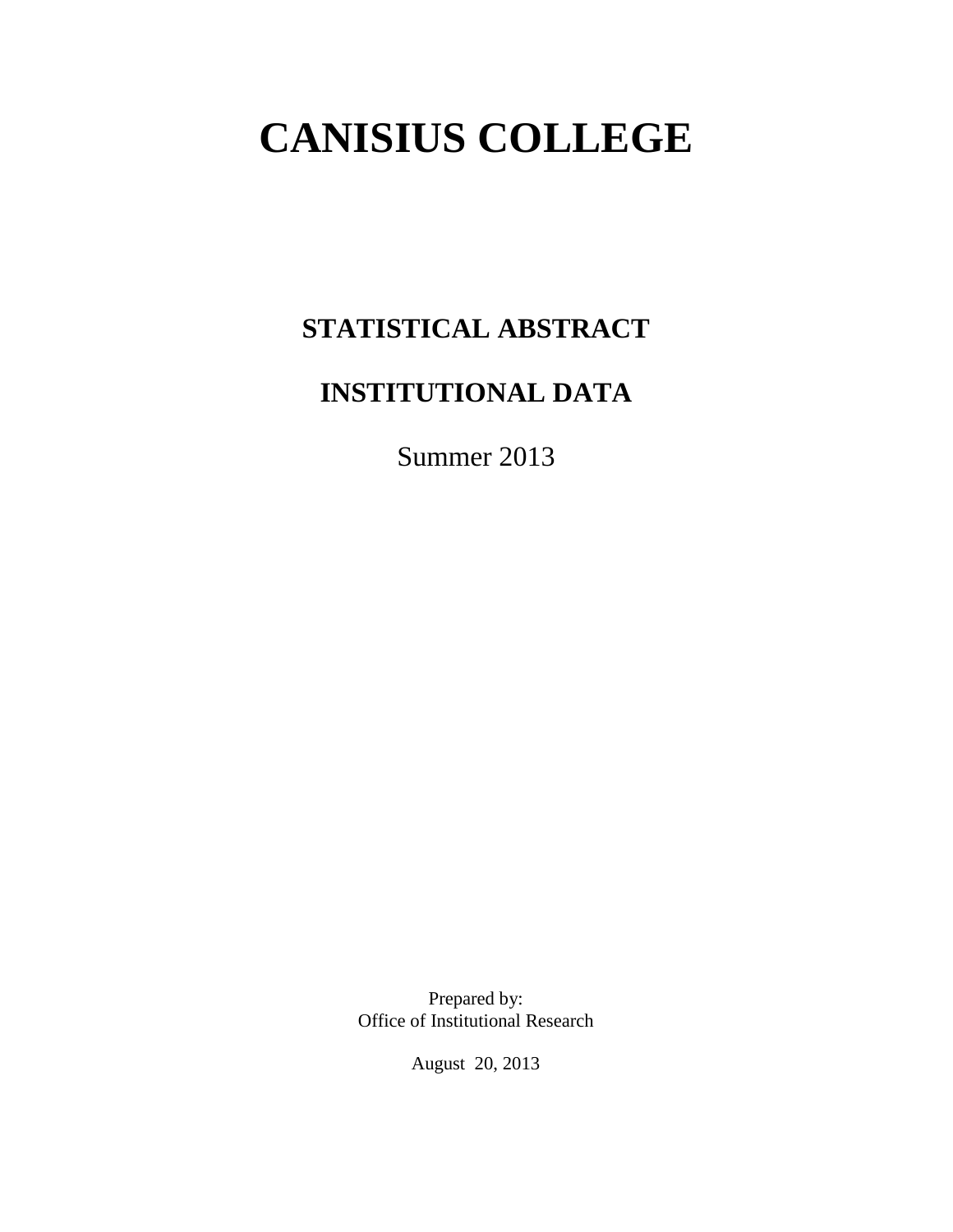# **Canisius College at a Glance**

|                                   | Undergrad.        | Graduate        | <b>Total</b>     | <b>Enrollment by Ethnicity</b>       | <b>Number</b>   | Percentage |
|-----------------------------------|-------------------|-----------------|------------------|--------------------------------------|-----------------|------------|
| Enrollment, Summer 2013           | 354               | 1033            | 1387             | Non-resident Alien                   | 50              | 3.6%       |
| Enrollment, Summer 2012           | 376               | 1146            | 1522             | Hispanic/Latino                      | 27              | 1.9%       |
| Percent Change in Enrollment      | $-5.9%$           | $-9.9%$         | $-8.9%$          | American Indian/Alaska Native        | $\overline{2}$  | 0.1%       |
|                                   |                   |                 |                  | Asian                                | $\overline{37}$ | 2.7%       |
| Number Full-time                  | 18                | 299             | 317              | <b>Black or African American</b>     | $\overline{96}$ | 6.9%       |
| Number Part-time                  | 336               | 734             | 1070             | Native Hawaiian or Pacific Islander  | $\overline{0}$  | 0.0%       |
|                                   |                   |                 |                  | White                                | 1059            | 76.4%      |
| Percent Full-time                 | 5.1%              | 28.9%           | 22.9%            | Two or more races                    | 16              | 1.2%       |
| Percent Part-time                 | 94.9%             | 71.1%           | 77.1%            | Race/Ethnicity Unknown               | 100             | 7.2%       |
|                                   |                   |                 |                  |                                      |                 |            |
| Credit Hours Attempt. Summer 2013 | 1684              | 6860            | 8544             | <b>Enroll.</b> by Entering CH Earned |                 |            |
| Credit Hours Attempt. Summer 2012 | 1865              | 7836            | 9701             | $\overline{0}$ to 29                 | 48              | 3.5%       |
| Percent Change in CH Attempted    | $-9.7\%$          | $-12.4%$        | $-11.9%$         | 30 to 59                             | $\overline{76}$ | 5.5%       |
|                                   |                   |                 |                  | 60 to 89                             | $\overline{77}$ | 5.6%       |
| FTE, Summer 2013                  | 140               | 683             | 823              | 90 plus                              | 153             | 11.0%      |
| FTE, Summer 2012                  | $\overline{155}$  | 772             | 927              | Other Undergraduate                  | $\theta$        | 0.0%       |
| Percent Change in FTE             | $-9.9\%$          | $-11.5%$        | $-11.2%$         | Graduate                             | 1033            | 74.5%      |
|                                   |                   |                 |                  |                                      |                 |            |
| <b>Enrollment by College</b>      |                   |                 |                  | <b>Enrollment by Student Type</b>    |                 |            |
| College of Arts and Sciences      | 152               | $\overline{32}$ | 184              | Undergraduate, Continuing/Re-admit   | 327             | 23.6%      |
| School of Education & Human Serv. | $\overline{48}$   | 797             | 845              | Undergraduate, High School           | 6               | 0.4%       |
| <b>Wehle School of Business</b>   | 137               | 204             | $\overline{341}$ | Undergraduate, Transfer              |                 | 0.1%       |
| No College Designated             | 17                | $\theta$        | $\overline{17}$  | Undergraduate, Transient             | $\overline{20}$ | 1.4%       |
|                                   |                   |                 |                  | Graduate, Continuing/Re-admit        | 893             | 64.4%      |
| <b>Enrollment by Gender</b>       |                   |                 |                  | <b>Graduate, New First Time</b>      | 137             | 9.9%       |
| <b>Percent Male</b>               | 51.7%             | 39.4%           | 42.5%            | Graduate, Transient/Visiting         | 3               | 0.2%       |
| Percent Female                    | 48.3%             | 60.6%           | 57.5%            |                                      |                 |            |
|                                   |                   |                 |                  | <b>Enrollment by Residency</b>       |                 |            |
| <b>Average Age</b>                | $\overline{21.7}$ | $\overline{30}$ | 27.9             | Canadian                             | $\overline{68}$ | 4.9%       |
|                                   |                   |                 |                  | International                        | $\overline{23}$ | 1.7%       |
| On-campus Resident                | 46                | 11              | 57               | New York Resident                    | 1131            | 81.5%      |
| <b>Percent Resident</b>           | 13%               | 1.1%            | 4.1%             | Out-of-state Resident                | 160             | 11.5%      |
|                                   |                   |                 |                  | Unknown                              | 5               | 0.4%       |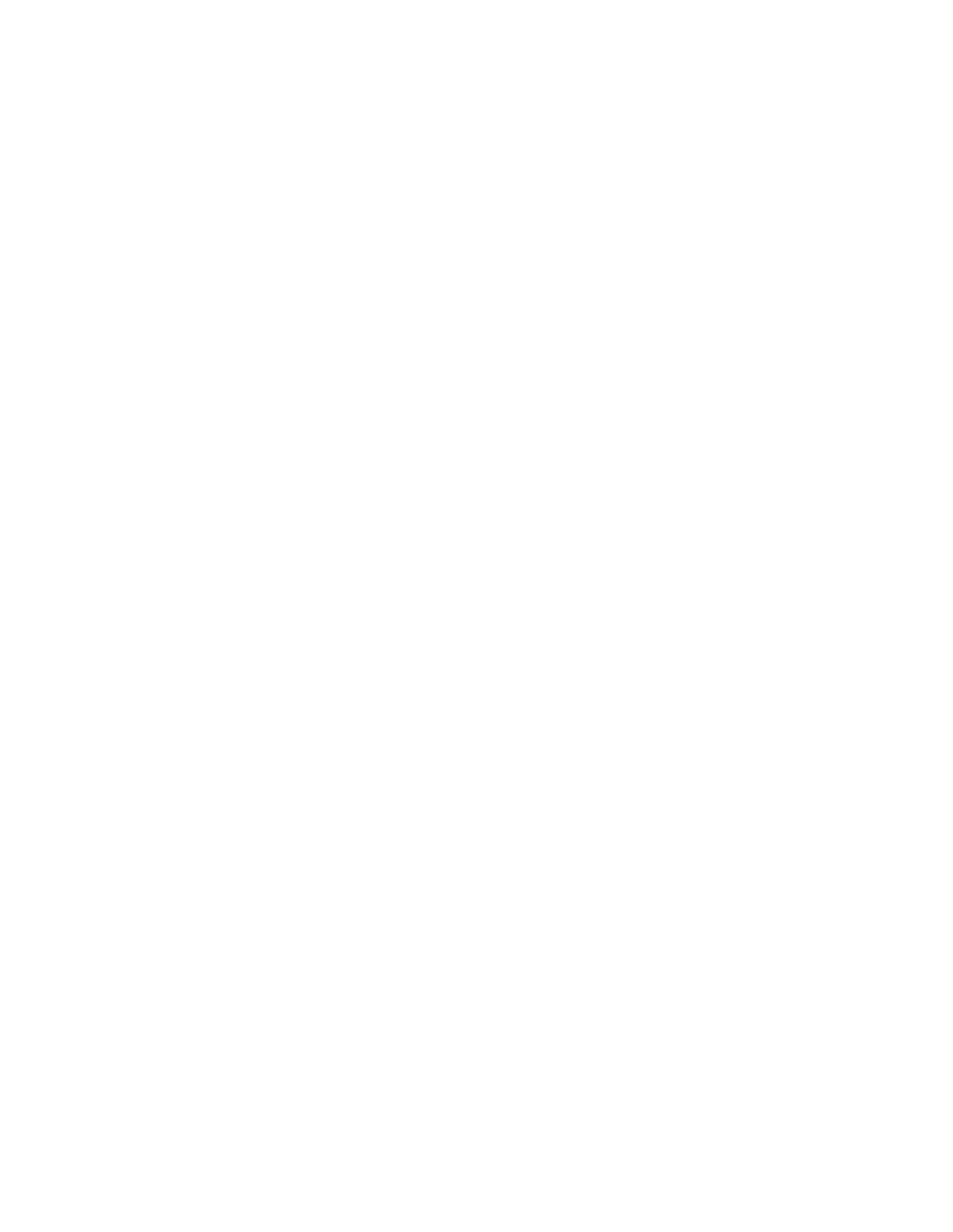### **ENROLLMENTS BY MAJOR**

\*Includes double counting

#### COLLEGE OF ARTS & SCIENCES

#### *Undergraduate Programs*

| Code                     | Major                                      | Count                 |
|--------------------------|--------------------------------------------|-----------------------|
| <b>ABEC</b>              | Animal Behavior                            | 8                     |
| <b>AHM</b>               | <b>Art History</b>                         |                       |
| <b>ANT</b>               | Anthropology                               | $\frac{2}{4}$         |
| <b>BCH</b>               | Biochemistry                               | $\overline{2}$        |
| <b>BCHA</b>              | Biochemistry, ACS Certified                | $\overline{0}$        |
| <b>BIF</b>               | <b>Bioinformatics</b>                      | $\overline{0}$        |
| <b>BIO</b>               | <b>Biology</b>                             | 26                    |
| <b>CHM</b>               | Chemistry                                  | 0                     |
| <b>CHM</b>               | Chemistry, ASC Certified                   | 0                     |
| <b>CHM</b>               | Chemistry, Health Professions              | 1                     |
| <b>CLSG</b>              | Classics, Greek                            | 1                     |
| <b>CLSL</b>              | Classics, Latin                            | 0                     |
| <b>COM</b>               | <b>Communication Studies</b>               | 17                    |
| <b>CRJ</b>               | Criminal Justice                           | 13                    |
| <b>CRW</b>               | <b>Creative Writing</b>                    | 1                     |
| <b>CSC</b>               | <b>Computer Science</b>                    | $\overline{0}$        |
| <b>DMA</b>               | Digital Media Arts                         | 5                     |
| <b>ECON</b>              | Economics                                  | 6                     |
| <b>ENG</b>               | English                                    | 6                     |
| <b>ENGR</b>              | Pre-Engineering                            | $\overline{3}$        |
| <b>ENV</b>               | <b>Environmental Sciences</b>              | Ī                     |
| EUR                      | <b>European Studies</b>                    | $\overline{2}$        |
| <b>EVST</b>              | <b>Environmental Studies</b>               | $\frac{2}{0}$         |
| <b>FRC</b>               | French                                     |                       |
| GER                      | German                                     | 5                     |
| <b>HIS</b>               | History                                    | 12                    |
| <b>HUM</b>               | Humanities, Bachelors                      | 0                     |
| <b>INT</b>               | <b>International Relations</b>             | 6                     |
| <b>JRN</b>               | Journalism                                 | 4                     |
| LAS                      | Latin American Scholar                     | 0                     |
| <b>MAT</b>               | Mathematics                                | $\overline{3}$        |
| <b>MATS</b>              | Mathematics & Statistics                   | 0                     |
| <b>MLSC</b>              | <b>Medical Laboratory Science</b>          | $\overline{0}$        |
| <b>MUS</b>               | Music                                      | 1<br>$\overline{2}$   |
| <b>MUSP</b>              | Music Performance                          | 0                     |
| PHI                      | Philosophy                                 | $\overline{2}$        |
| <b>PHIH</b>              | Philosophy Hypat. Scholar                  | $\overline{3}$        |
| <b>PHY</b>               | <b>Physics</b><br><b>Political Science</b> | 10                    |
| <b>PSC</b><br><b>PSY</b> |                                            | 21                    |
| <b>RST</b>               | Psychology<br><b>Religious Studies</b>     | N/A                   |
| SOC                      | Sociology                                  | $-2$                  |
| <b>SPA</b>               | Spanish                                    |                       |
| scc                      | Social Sciences                            | $\overline{0}$<br>N/A |
| TLS                      | <b>Technical/Liberal Studies</b>           | N/A                   |
| <b>UND</b>               | Undecided                                  | 5                     |
| <b>URS</b>               | <b>Urban Studies</b>                       | N/A                   |
|                          |                                            |                       |

#### *Graduate Programs*

| Code | Major                             | Count |
|------|-----------------------------------|-------|
| ANS. | Arts & Sciences, Non-matriculated |       |
| ANZ. | Anthrozoology                     |       |
| CON  | Communication & Leadership        |       |
|      |                                   |       |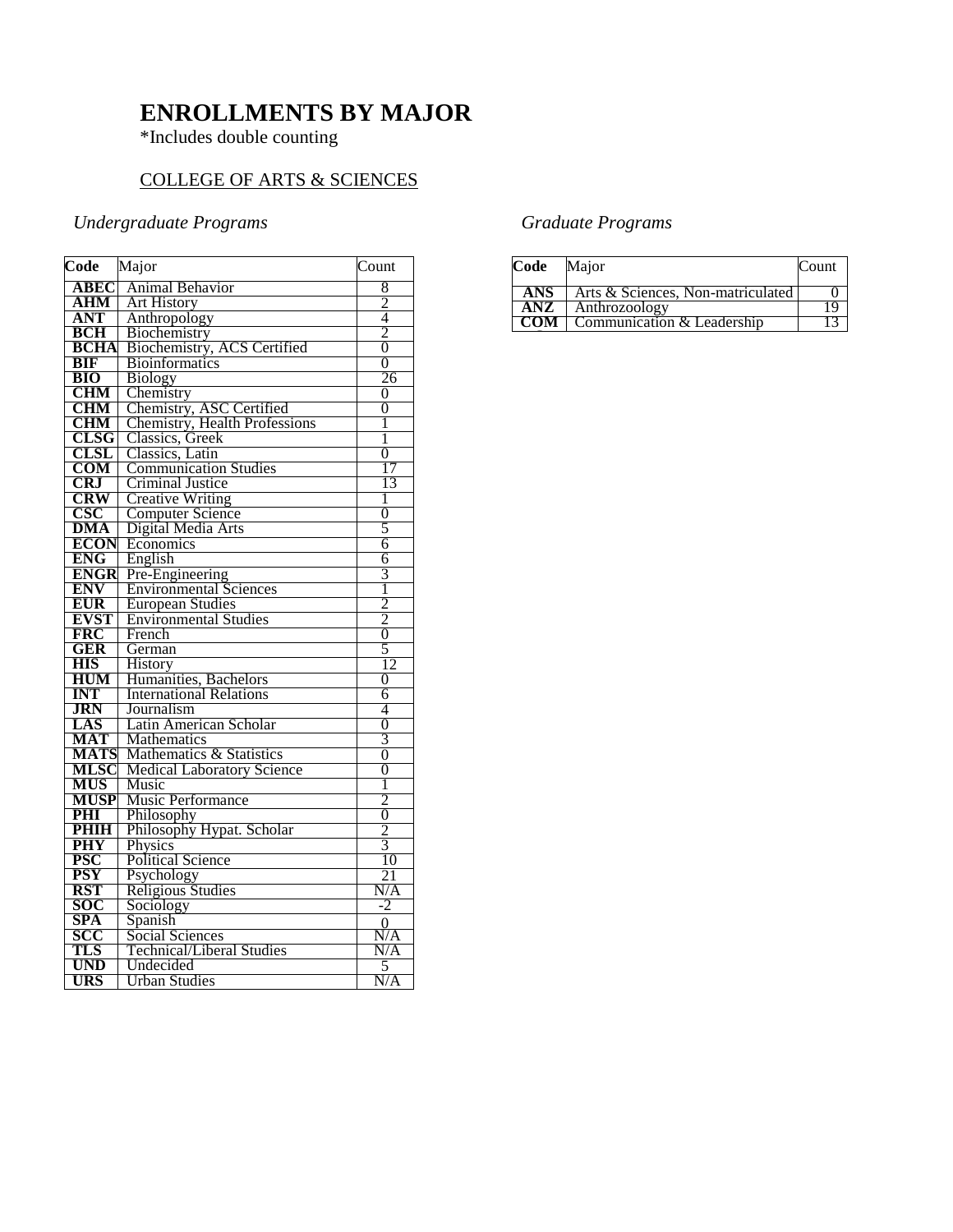# **ENROLLMENTS BY MAJOR Cont'd**

\*Includes double counting

#### SCHOOL OF EDUCATION & HUMAN SERVICES

#### *Undergraduate Programs*

| Code             | Major                                    | Count |
|------------------|------------------------------------------|-------|
| <b>ATM</b>       | <b>Athletic Training</b>                 | 6     |
| ECC              | Early Childhood/Childhood Education      | 2     |
| <b>EDA</b>       | <b>Adolescent Education</b>              | 8     |
| <b>EDC</b>       | Childhood Education                      | 4     |
| EDE              | <b>Early Childhood Education</b>         | 0     |
| <b>HEW</b>       | Health & Wellness                        | 9     |
| <b>PEH</b>       | Physical/Health Education                |       |
| PE               | Physical Education                       |       |
| <b>PESS</b>      | <b>Physical Education, Sport Studies</b> |       |
| PHE              | Physical Education, Birth-12             | 0     |
| SPE <sub>1</sub> | Special/Childhood Education, Grades      | 6     |
| <b>SPE</b>       | Special/Early Childhood Education,       | 0     |
| <b>SPM</b>       | <b>Sports Management</b>                 | 4     |
| UND              | Undecided                                |       |

#### *Graduate Programs*

| Code             | Oruunute 1 rogrums<br><b>Major</b>         | Count                            |
|------------------|--------------------------------------------|----------------------------------|
| <b>CMH</b>       | <b>Community Mental Health Counseling</b>  | 77                               |
| <b>CSH</b>       | Community & School Health (OPS)            | 26                               |
| <b>CSP</b>       | <b>College Student Personnel</b>           | $\overline{\mathbf{2}}$          |
| <b>EDA</b>       | School/Administration Supervision          | 26                               |
| <b>EDAO</b>      | Ed Administration/Supervision Online       | 30                               |
| <b>EDAD</b>      | <b>Adolescent Education</b>                | $\overline{21}$                  |
| <b>EDBM</b>      | Business & Marketing Education             | 1                                |
| <b>EDC</b>       | Counseling & Human Services                | $\overline{\boldsymbol{\theta}}$ |
| <b>EDCH</b>      | <b>Childhood Education</b>                 | 35                               |
| EDD              | Deaf Education                             | 0                                |
| EDD <sub>1</sub> | Deaf Education, Grades 1-6                 | 6                                |
| EDD7             | Deaf Education, Grades 7-12                |                                  |
| <b>EDDI</b>      | Differentiated Instruction                 | $\frac{\theta}{33}$              |
| EDG              | <b>General Education</b>                   | 1                                |
| <b>EDN</b>       | General Education, Non-matriculated        | 23                               |
| <b>EDT</b>       | Ed Tech & Emerging Media                   | 9                                |
| <b>EDTI</b>      | Teacher Leader Certificate                 | $\overline{\boldsymbol{\theta}}$ |
| <b>GEEX</b>      | <b>Gifted Education Extension</b>          | $\boldsymbol{\theta}$            |
| <b>HHP</b>       | Health & Human Performance (OPS            | 18                               |
| LTCY             | <b>Literacy Education</b>                  | 16                               |
| MCXT             | Middle Childhood Extension                 | $\boldsymbol{\theta}$            |
| MSA              | <b>Sport Administration</b>                | 16                               |
| NTR1             | <b>Applied Nutrition, Track 1</b>          | 10                               |
| NTR <sub>2</sub> | <b>Applied Nutrition</b> , Track 2         | 10                               |
| <b>ONES</b>      | Teaching English to Speakers of Other      | 29                               |
| ONLT             | Literacy Education, On-line                | $\overline{z}$                   |
| <b>ONPE</b>      | Physical Education, On-line                | 86                               |
| <b>ONSA</b>      | Sports Administration, On-line             | 99                               |
| <b>ONSD</b>      | School District Leadership Online          | 20                               |
| <b>ONSB</b>      | School Building Leadership, On-line        | 64                               |
| <b>OSBD</b>      | School District Leadership, On-line        | 29                               |
| <b>PEM</b>       | <b>Physical Education</b>                  | 3                                |
| <b>PHED</b>      | Physical Education, Birth-12               | 25                               |
| PS1              | <b>CC2CC-NCCC Radiologic</b>               | l                                |
| PS <sub>5</sub>  | <b>CC2CC-GCC Respiratory Care</b>          |                                  |
| <b>READ</b>      | <b>Reading Certification</b>               | $\frac{1}{\theta}$               |
| RES1             | Respiratory Care, Track 1                  | 3                                |
| SAC              | School/Agency Counseling                   | 25                               |
| SBDL             | <b>School Building District Leadership</b> | 21                               |
| SBL              | School Building Leadership                 | 13                               |
| SDL              | School District Leadership                 | $\overline{5}$                   |
| SPE <sub>1</sub> | Special/Childhood Education, Grades        | 6                                |
| SPE7             | Special Education, Adolescent              | 0                                |
| <b>SPEA</b>      | Special Education, Advanced                | $\overline{\boldsymbol{4}}$      |
| SPM1             | Special Education, Childhood               | 4                                |
| SPM7             | Special Education, Adolescent              | $\overline{5}$                   |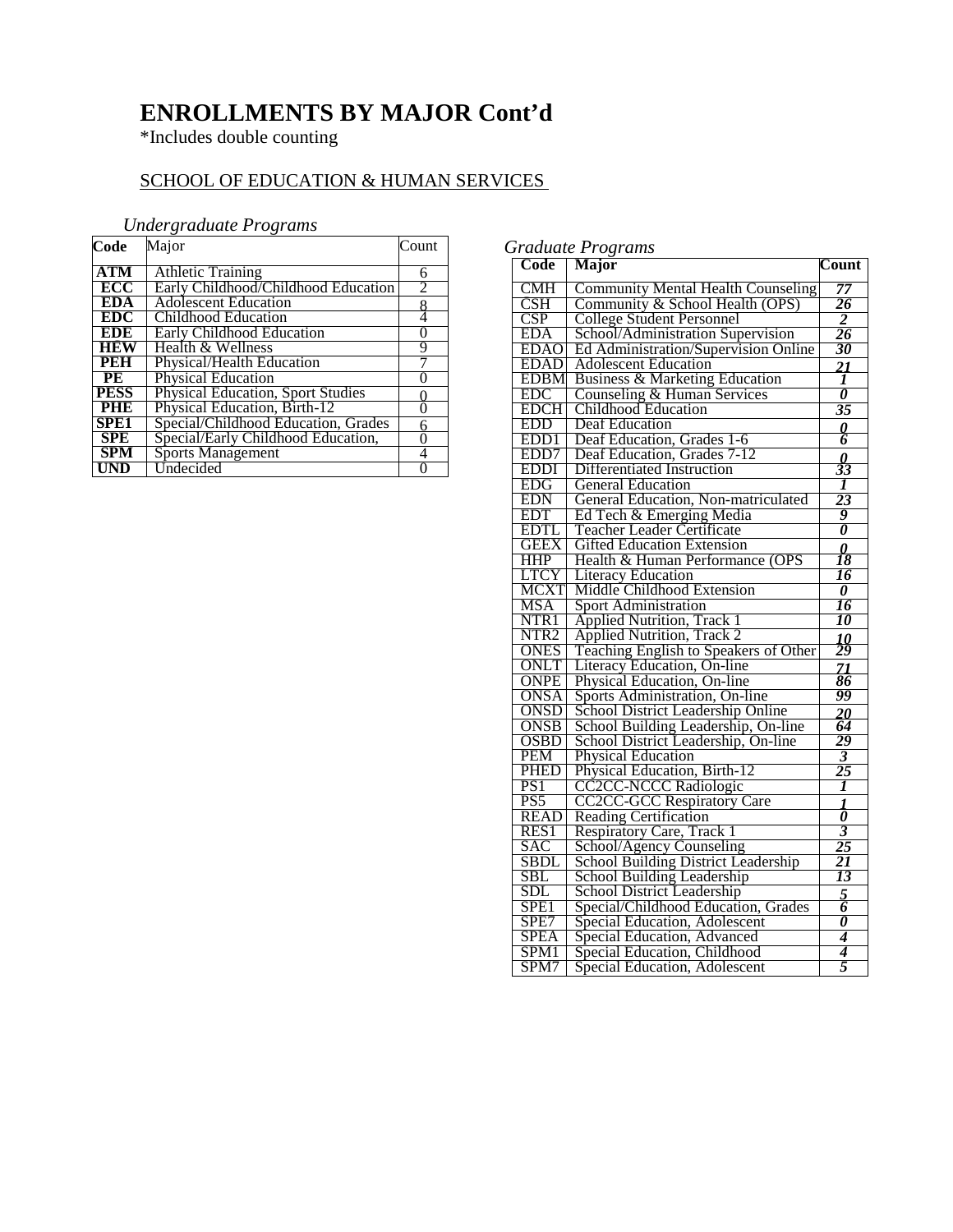### **ENROLLMENTS BY MAJOR Cont'd**

\*Includes double counting

#### WEHLE SCHOOL OF BUSINESS

#### *Undergraduate Programs*

| Code        | Major                                 | Count |
|-------------|---------------------------------------|-------|
| ACC         | Accounting                            | 43    |
| ACC1        | Accounting                            | 5     |
| ACC2        | Professional Accounting               | 10    |
| <b>AIS</b>  | <b>Accounting Information Systems</b> |       |
| ECO         | Economics                             |       |
| <b>ENT</b>  | Entrepreneurship                      | 10    |
| <b>FIN</b>  | Finance                               | 25    |
| <b>IBUS</b> | <b>International Business</b>         | 10    |
| <b>MGT</b>  | Management                            | 16    |
| <b>MIS</b>  | <b>Information Systems</b>            | 5     |
| MKT         | Marketing                             | 22    |
| <b>UNBU</b> | <b>Undeclared Business</b>            |       |
| <b>UND</b>  | Undecided                             |       |

#### *Graduate Programs*

| Code        | Major                               | Count |
|-------------|-------------------------------------|-------|
| <b>BUN</b>  | Business, Non-matriculated          |       |
| <b>INTB</b> | <b>International Business</b>       |       |
| <b>MBA</b>  | MBA, Part-Time Program              | 129   |
| <b>MBA</b>  | Bachelors/MBA 3+2                   |       |
| <b>MBA</b>  | MBA, Accounting 150 Hour            |       |
| <b>MBA</b>  | MBA, One Year Program               |       |
| <b>MBA</b>  | <b>MBA, Professional Accounting</b> |       |
| <b>MFA</b>  | <b>Forensic Accounting</b>          |       |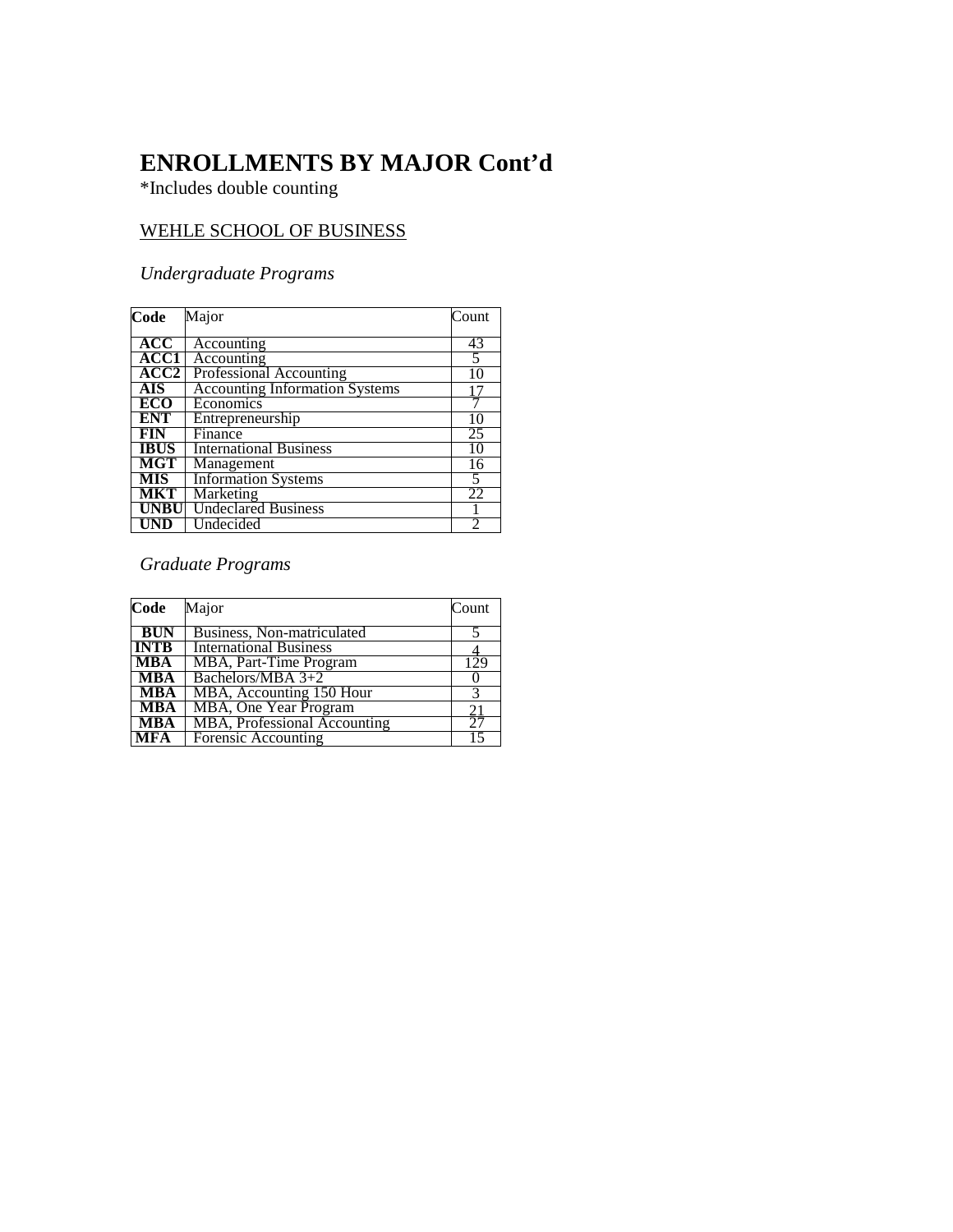### **CREDIT HOURS BY DEPARTMENT AND SCHOOL**

| <b>Department</b>                            | Undergrad.      | <b>Graduate</b> | Total           | % of School | % of College |
|----------------------------------------------|-----------------|-----------------|-----------------|-------------|--------------|
| Animal Behavior, Ecology &                   |                 | 90              | 90              | $6.6\%$     | 1.1%         |
| Conservation                                 |                 |                 |                 |             |              |
| <b>Biology</b>                               | 48              | 0               | 48              | 3.5%        | $0.6\%$      |
| Chemistry                                    | 98              | 0               | 98              | $7.2\%$     | $1.2\%$      |
| Classics                                     | 9               | 0               | 9               | $0.7\%$     | $0.1\%$      |
| <b>Communication Studies</b>                 | 135             | 42              | 177             | 12.9%       | $2.1\%$      |
| <b>Computer Science</b>                      | 0               | 0               | $\Omega$        | $0.0\%$     | $0.0\%$      |
| English                                      | 198             | 0               | 198             | 14.5%       | $2.4\%$      |
| Fine Arts                                    | 60              | 0               | 60              | 4.4%        | $0.7\%$      |
| <b>History</b>                               | 126             |                 | 126             | $9.2\%$     | $1.5\%$      |
| Mathematics & Statistics                     | $\Omega$        | 0               | 0               | $0.0\%$     | 0.0%         |
| <b>Military Science</b>                      | 0               | 0               | 0               | $0.0\%$     | $0.0\%$      |
| <b>Modern Languages</b>                      | $\overline{36}$ | 0               | $\overline{36}$ | $2.6\%$     | $0.4\%$      |
| Philosophy                                   | 132             | 0               | 132             | 9.7%        | $1.6\%$      |
| Physics                                      | $\theta$        |                 | 0               | $0.0\%$     | 0.0%         |
| <b>Political Science</b>                     | 18              | 0               | $\overline{18}$ | 1.3%        | $0.2\%$      |
| Psychology                                   | 102             | 0               | 102             | 7.5%        | 1.2%         |
| Religious Studies & Theology                 | 174             | 0               | 174             | 12.7%       | 2.1%         |
| Sociology/Anthropology & Criminal<br>Justice | 99              | 0               | 99              | $7.2\%$     | 1.2%         |
| <b>Arts &amp; Sciences</b>                   | 1235            | 132             | 1367            | $0.0\%$     | 0.0%         |

| <b>Department</b>                     | Undergrad. | <b>Graduate</b> | Total | % of School | % of College |
|---------------------------------------|------------|-----------------|-------|-------------|--------------|
| Adolescence Education                 |            |                 |       | $0.0\%$     | $0.0\%$      |
| Counseling & Human Services           |            | 706             | 706   | 13.7%       | $8.6\%$      |
| Education                             |            |                 |       | $0.0\%$     | $0.0\%$      |
| Graduate Education & Leadership       |            | 2520            | 2526  | 49.1%       | 30.6%        |
| Kinesiology                           | 42         | 654             | 696   | 13.5%       | 8.4%         |
| Teacher Education (1)                 | 39         | 831             | 870   | 16.9%       | 10.5%        |
| Office of Professional Studies(2)     |            | 351             | 351   | 6.8%        | $4.3\%$      |
| <b>Education &amp; Human Services</b> |            | 5062            | 5149  | $0.0\%$     | $0.0\%$      |

| <b>Department</b>               | Undergrad. | <b>Graduate</b> | Total | % of School | % of College |
|---------------------------------|------------|-----------------|-------|-------------|--------------|
| Accounting                      | 29         | 348             |       | 28.0%       | $5.8\%$      |
| Economics & Finance             |            | 427             | 472   | 27.7%       | $5.7\%$      |
| <b>Graduate Business</b>        |            |                 |       | $2.6\%$     | $0.5\%$      |
| Management                      |            | 423             | 440   | 25.8%       | 5.3%         |
| Marketing/Information Systems   |            | 240             | 271   | 15.9%       | $3.3\%$      |
| <b>Wehle School of Business</b> | 222        | 1483            | 1705  | $0.0\%$     | $0.0\%$      |

Note: Management includes International Business (81 grad credit hours)

| <b>Department</b>       | Undergrad. | <b>Graduate</b> | Total | % of School | % of College |
|-------------------------|------------|-----------------|-------|-------------|--------------|
| Unaffiliated            |            |                 |       |             | $0.4\%$      |
| <b>CANISIUS COLLEGE</b> | 1578       | 6677            | 8255  |             |              |

**(1) Starting in 201230 "Adolescence Ed" & "Education" are combined in "Teachers Education". Also note that "Graduate Education and Leadership includes Sports Administration.**

**(2) Office of Professional Studies is a Department in Education and Human Service.**